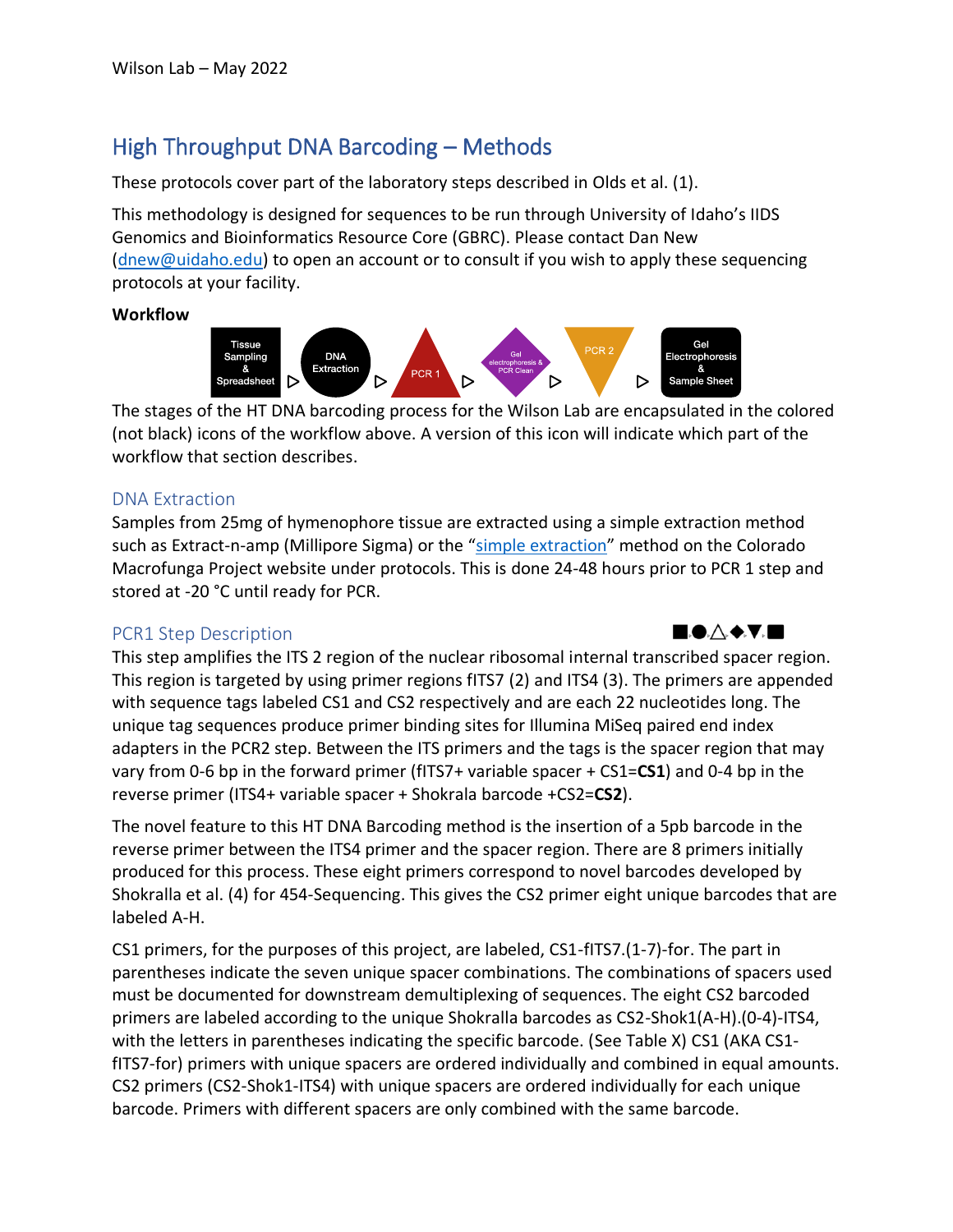For PCR preparation, there should have one forward direction primer mix CS1-fITS7-for (mix with equal parts different spacers 1-7) and eight different reverse primers: CS2-Shok1A-ITS4, CS2-Shok1B-ITS4, CS2-Shok1C-ITS4, CS2-Shok1D-ITS4, CS2-Shok1E-ITS4, CS2-Shok1F-ITS4, CS2- Shok1G-ITS4, CS2-Shok1H-ITS4. Each reverse primer is a mix of spacers 0-4.

#### **PCR1 Method**

PCR are performed in 25 µL reactions consisting of:

- 12.5 µL of *MyTaq* mix [\(Bioline\)](https://www.thomassci.com/Chemicals/PCR-Reagents/_/MyTaq-Mix?q=mytaq%20mix),
- 1.25 µL forward primer CS1-fITS7-for
- 1.25 µL one version of reverse barcode barcode CS2-Shok1(A-H)-ITS4.
- 9 µL PCR pure water.
- 1 µL of DNA Template from simple extraction process.

Setup

- Organize PCR1 specimens in the order you want them on your plate. *Insure you are keeping good records of which samples have been assigned to which PCR1 barcode. This will be critical for downstream demultiplexing of samples***.** 
	- $\circ$  Make sure you use the sample template spreadsheet provided. Also make sure you are using the correct specimen catalog number that can be referenced using GBIF. This will facilitate downstream submission of the data.
	- $\circ$  Ideally you should organize your specimens so that they alter taxonomic groups regularly, if possible. Having specimens all of the similar taxonomic group bunched together will prevent recognition of possible error downstream. I.e., you will not know if labels were switched, or cross contamination took place between two unidentified *Lactarius* specimens vs. a *Lactarius* and *Mycena* specimens that are next to each other on the plate.
- Create 8 individual PCR master mixes, one for each barcode A-H.
- Calculate  $N_{mix} + 1$ .
	- $\circ$  In this case just say N = 13.
- Label eight 1.5 mL eppi tubes for PCR mixes A-H.
- $\bullet$  Using N = 13 add the following to each of the PCR mix tubes A-H.
	- $O$  117 µL of PCR H<sub>2</sub>0.
	- $\circ$  162.5 µL of Taq mix.
	- $\circ$  16.25 µL of CS1 primer mix.
	- $\circ$  For individual tubes A-H, add the 16.25 µL of the CS2 primer mix whose letter corresponds to the letter on the PCR mix tube.



- Add volumes of 144µL in columns 1 and 7 from PCR mixes whose letter corresponds to the lettered row.
- Use a 5-50µL multichannel pipettor to distribute 24µL of PCR master mixes from column 1, to columns 2-6. Repeat by dispersing column 7 through columns 8-12.
- •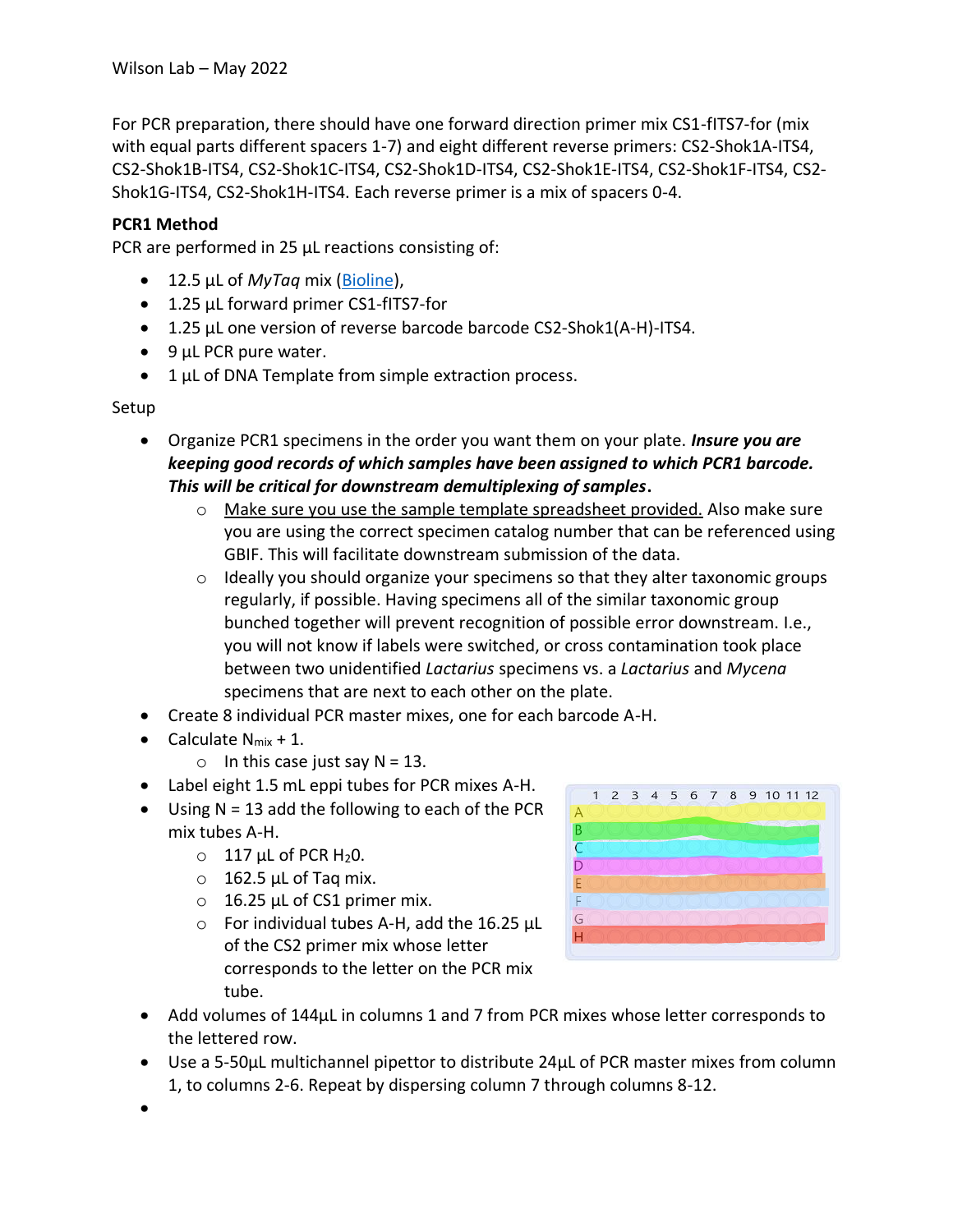- Add 1 µL of DNA template to the corresponding well.
- Add a silicon plate sealer to the plate.
- Label the plate appropriately using a sharpee.
- Put in the thermalcycler and run the program labeled PCR1 in the "Metabarcoding" folder.

Thermocycler program PCR1: initial denature @ 94°C for 2 min; 35 cycles of: denature @ 94°C for 30 sec, anneal @ 57°C for 30 sec, extension @ 72°C for 30 sec; final extension @ 72°C for 5 min; stasis @ 4°C forever.

#### Gel Electrophoresis and PCR Clean

Follow the [PCR cleaning protocol](https://coloradomycoflora.org/wp-content/uploads/2019/12/AWWlab_PCRclean_DNAquant.pdf) to remove excess reagents and primers before you run the gel. This will indicate how much *cleaned* product is available for pooling.

Preparing the large gel in the DBG lab. (Gene Mate 50-well combs E-4112-150MC)

- Set up the large blue gel rig and the gel cast. Orient so the black terminal is on the left and the red terminal is on the right.
	- o Remember that DNA "Runs to red".
- Use the white nobs and the bubble-level in the rig to make sure the gel cast is level to produce an even-thickness gel.
- Large gels use 2.5g of agarose in 250-260 mL of 1x TE buffer. (See cheat sheet for gels in the lab.)
- Mix above ingredients in an Erlenmeyer flask and microwave for 2 minutes. Keep an eye on when it's boiling to avoid boiling-over.
	- $\circ$  Using the "lobster claw", hold flask up to the light while swirling to see if agarose crystals have melted. Microwave for another minute if there are still unmelted agarose.
	- $\circ$  Once agarose has melted, add diH2O to bring volume back to ~260 mL volume and swirl to mix in the water.
	- o Set aside to let it cool to the touch. Swirl occasionally.
- When the flask is cooled but still warm and liquid, swirl gently and poor in the gel cast starting at one corner, pouring evenly and moving diagonally to the other corner to produce an even layer. Avoid splashing and creating bubbles.
- Add the clear plastic combs with black rubber ends for the first three rows of wells. These combs are custom and spaced apart to match the width of the multi-channel pipettors. For the last row use the comb with 24 wells.
- Using the blue sample plate, add 26µL of EZ Vision Three loading dye (in refrigerator door) to all the wells in column 1. Then using a 1-10µL multichannel pipettor, dispense 2µL of loading dye from column 1 wells to wells in columns 2-12.
- To add samples from the PCR plate, keep samples organized based on columns, e.g., load column 1 samples A-H, then column 2… etc., using the multichannel pipettor to transfer 5µL of sample to the blue collection plate with EZ Vision Three loading dye.

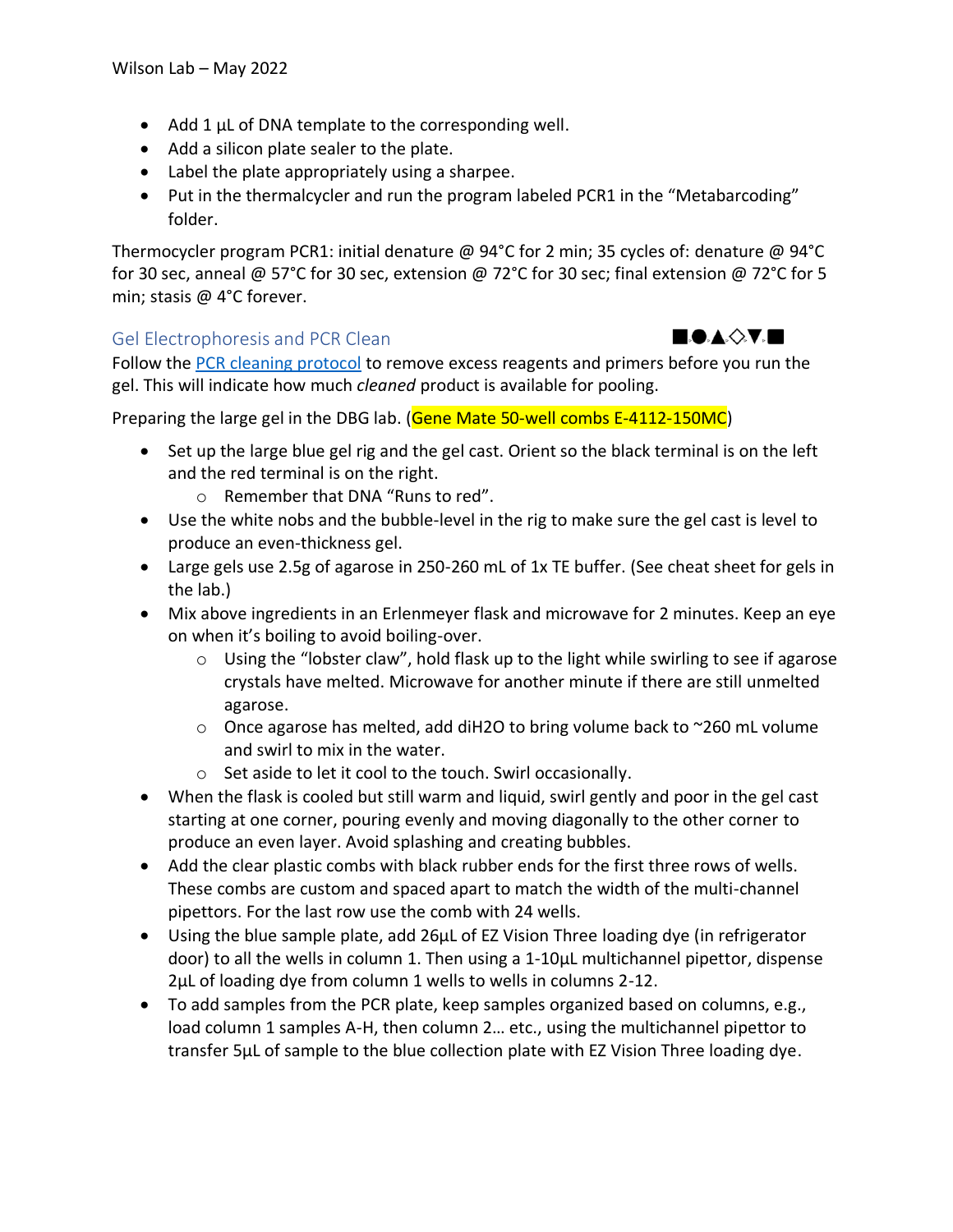• Once dye and PCR product is mixed, transfer 5-7µL of product to the gel using the multichannel pipettor. By the third row of wells on the gel you will need to transfer to the single pipettor to load the remaining samples.

A successfully amplified product will produce a thick, somewhat fuzzy, band due to the incorporation of spacers of different lengths.

## Pool Samples

Combine columns of samples with one sample from each row A-H.

- From your gel image qualify the success of PCR amplification into 3 categories. Highlight the sample according to the category. Suggested highlight colors are in parentheses.
	- o Strong (No highlight): Nice clear bright bands or simply clear bands.
	- o Weak (yellow): Bands visible, but faint. Not strong or clear.
	- $\circ$  No amplification (red): No PCR amplification is apparent. Maybe if you squint you can imagine a band, otherwise nothing.
- Pool sets of eight PCR product, each with one of A-H PCR1 barcodes into a single tube with the volume to be added based on the categories defined above.
	- $\circ$  Strong = 2µL
	- $\circ$  Weak = 5µL
	- $\circ$  No amplification = 10 $\mu$ L
- Label tubes appropriately, based on plate number and column number. Arrange tubes in a new plate configuration based on PCR2 tab in the spreadsheet.

## PCR2 Step Description

PCR2 will use primers supplied by GRBC and/or homemade primers. For homemade primers, use the PCR2 primer spreadsheet. You will need to supply the GRBC with a "barcode lookup table", and possibly the full sequences for the homemade primers. Examples for our lab are available as "DBGWilson\_CS1\_CS2\_Sequences.txt" and "DBGWilsonBarcodeLookupTable.txt" respectively. PCR reactions include the following:

#### **PCR2 Method**

PCR2 reactions are performed in volumes 25 µL consisting of:

- 12.5 µL of *MyTaq* mix [\(Bioline\)](https://www.thomassci.com/Chemicals/PCR-Reagents/_/MyTaq-Mix?q=mytaq%20mix),
- 11.5 µL PCR pure water.
- 5 µL of pooled PCR1 samples as the DNA template.

Use the same formula identified above for N number of reactions to calculate the volume of reagents to add to you master mix.

Do not dispense your Master Mix into the wells as you did in PCR1. Each we'll in the PCR2 plate contains a unique primer combination which you would screw up if you shared the contents between wells. You should set up your mastermix on a separate clean plate, or in 8-strip PCR tubes prior to dispensing the master mix between wells. Next add 1µL of your pooled PCR1 template to a previously designated well. Once all the template has been added, seal with a silicon mat and run PCR2 program on the thermalcycler.